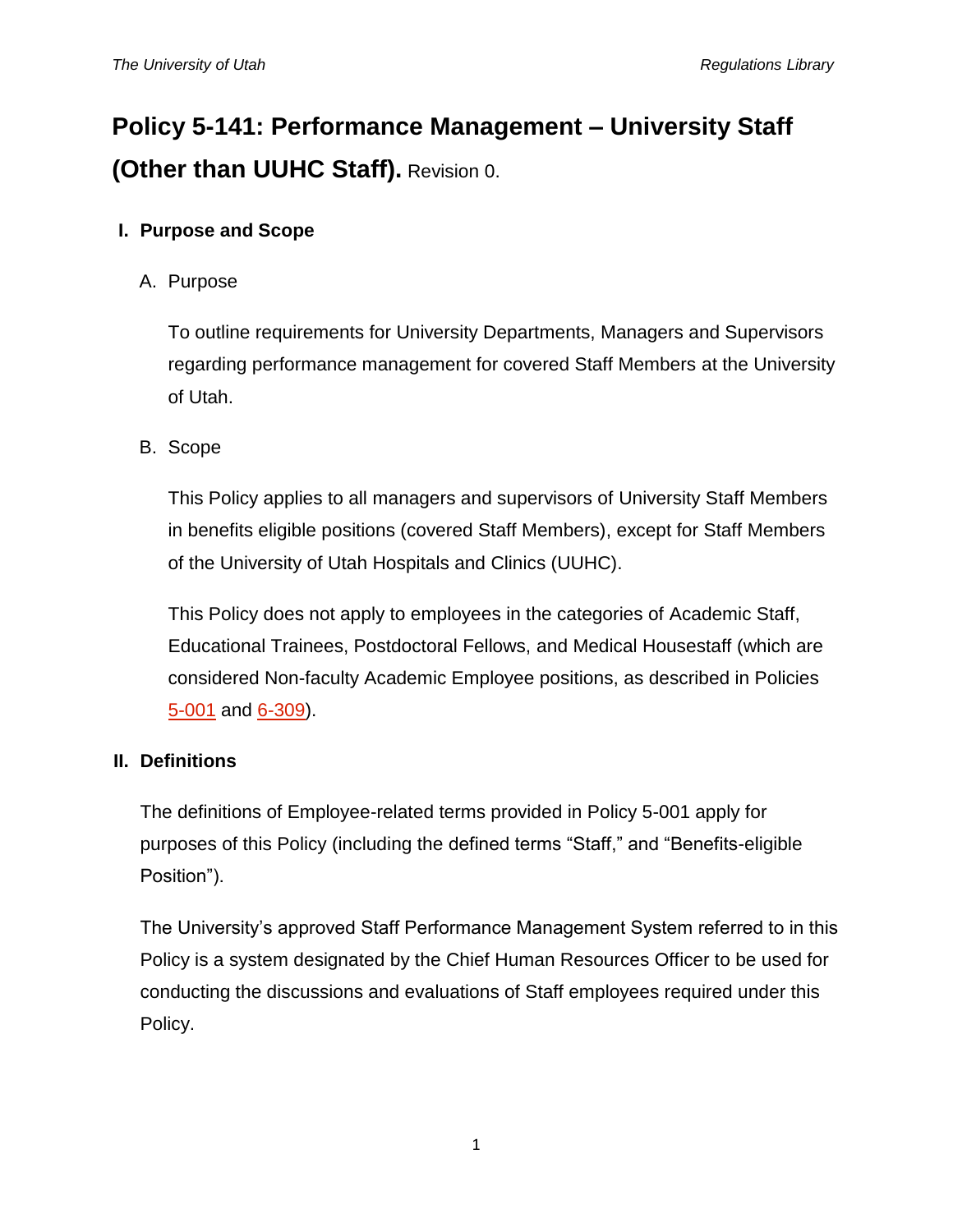### **III. Policy**

- A. University employees in supervisory roles shall utilize the University's approved Staff Performance Management System for covered Staff Member performance plans and evaluations.
	- 1. Supervisors are required to conduct a minimum of one performance management discussion and evaluation each year with covered Staff Members.
	- 2. The performance discussions and evaluations shall be documented in the approved University performance management system.

### **IV. Rules, Procedures, Guidelines, Forms and other Related Resources**

- A. Rules [reserved]
- B. Procedures [reserved]
- C. Guidelines [reserved]
- D. Forms [reserved]
- E. Other Related Resource Materials [reserved]

### **V. References**

[Policy 5-001](https://regulations.utah.edu/human-resources/5-001.php)

Policy [6-309](https://regulations.utah.edu/academics/6-309.php)

#### **VI. Contacts**

The designated contact officials for this Policy are:

- A. Policy Owners (primary contact persons for questions and advice): Director of Employee Relations for Human Resources.
- B. Policy Officers: Chief Human Resources Officer
- C. These officials are designated by the University President or delegee, with assistance of the Institutional Policy Committee, to have the following roles and authority, as provided in University Rule 1-001:

"A 'Policy Officer' will be assigned by the President for each University Policy, and will typically be someone at the executive level of the University (i.e., the President and his/her Cabinet Officers). The assigned Policy Officer is authorized to allow exceptions to the Policy in appropriate cases.... "